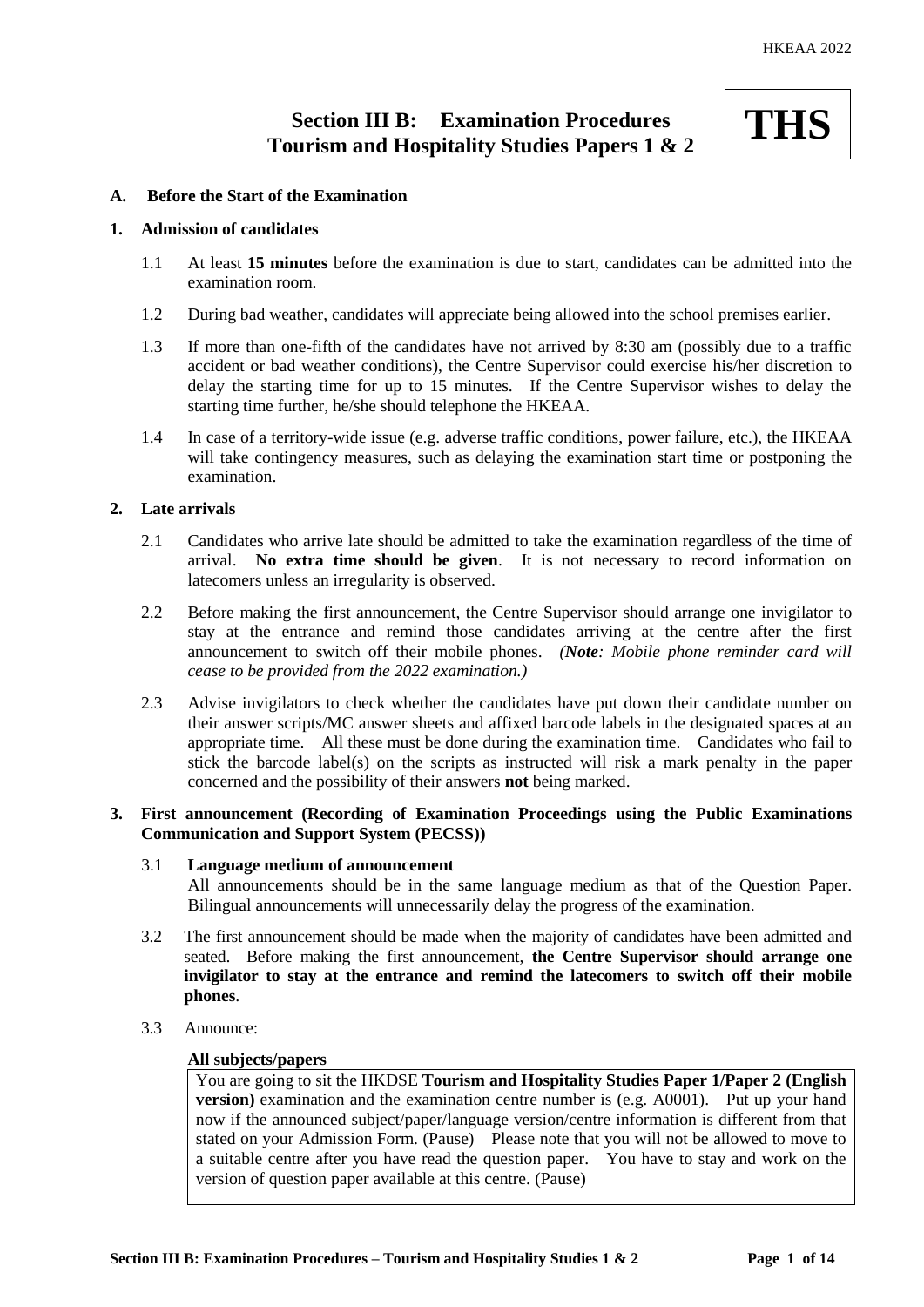The 'Public Examinations Communication  $\&$  Support System' has been installed at this examination centre. The centre conditions and examination proceedings will be recorded. Only authorised persons of the HKEAA can view, store or handle the recordings. The recordings will be destroyed upon closing of the examination year.

3.4 In case a candidate claims that the subject/paper/language version/centre information announced by the Centre Supervisor is different from that stated on his/her Admission Form, the **Centre Supervisor should arrange an invigilator to distribute the 'Notes for Wrong Centre or Wrong Version Candidates'** (**SR3(Notes) -** see *Specimen 40*) to the candidate concerned and let him/her decide whether or not to remain sitting the examination in this centre. For handling cases of wrong centre/wrong version candidates, please refer to *Section IV paragraphs 15 and 16*.

# **4. Second announcement (Checking of personal belongings)**

Announce:

### **(All subjects/papers)**

Check that you have taken the correct seat according to the seat number as stated on your Admission Form. Place your Admission Form and Identity Card or identification document on the top right-hand corner of your desk and not inside any folder. If you bring a folder, you must put it under your chair. Put up your hand if you have any questions. (Pause)

Put all the stationery you need to use on your desk. If you have brought a pencil case, put it in your bag or under your chair. (Pause)

If you intend to use a calculator during the examination, put the calculator on your desk. Remove the calculator cover/jacket and place it inside your bag or under the chair. Check your calculator now to make sure that no writings or markings have been made on the calculator. (Pause)

If you have brought a mobile phone, take out the phone now. Check to see if it has been switched off. (Pause) If not, switch it off now. You should also ensure that the alarm function of the phone has also been turned off and no sound will be emitted. (Pause for 15 seconds to ensure that candidates are complying with the instructions)

Now place the phone under your chair in a position clearly visible to the invigilators. (Pause)

If you have question paper(s) from previous examination session(s), notes, pieces of paper, books and dictionaries etc., put them in your bag. If you have brought any electronic devices (such as tablet, multimedia player, electronic dictionary, databank watch, smart watch, wireless earphones or other wearable technologies with communication or data storage functions, etc.), or articles that can emit sound, switch them off now (if possible) and put them in your bag or under your chair. (Pause)

Zip up your bag and put it under your chair. Do not leave your bag in the aisle. If you do not have a bag, put your purse and your mobile phone under your chair but bring all your other belongings to the front of the hall and put them … (Please clearly tell the candidates the location which you assign and ask an invigilator to assist).

Please note that if you are found to have any unauthorised materials on your desk or in the drawer of your desk, on your body or in your clothing after the Question Papers have been distributed, or any electronic devices (including mobile phone) switched on during the examination, you will receive a mark penalty, subject downgrading or even be disqualified from the whole examination.

Put up your hand if you have any questions. (Pause)

### **Note:**

Repeat this announcement nearer the start of the examination if there are a lot of latecomers.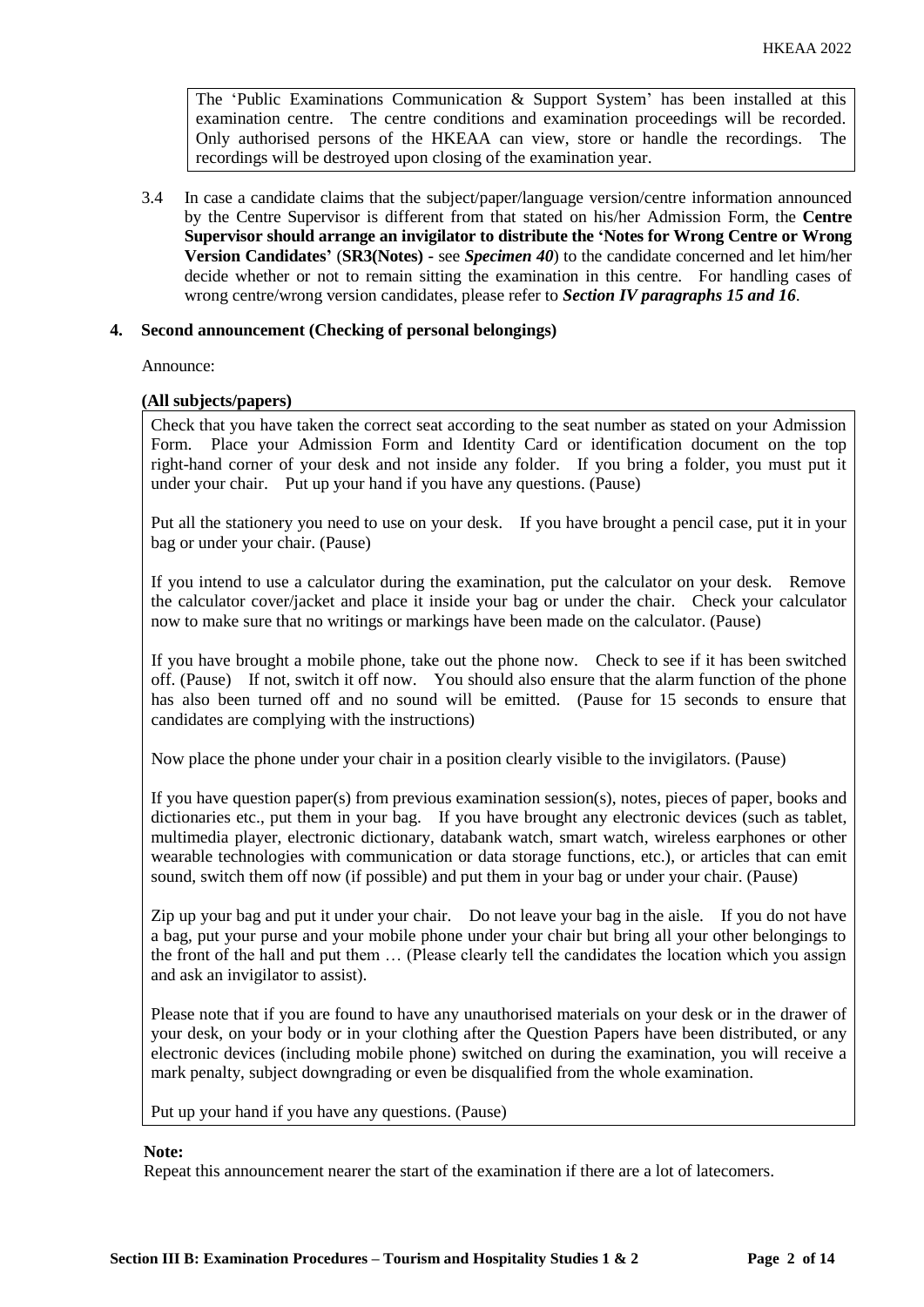The Centre Supervisor should ask the invigilators to check that the candidates follow these instructions. **Before the examination begins, should no mobile phone be found under a candidate's chair, invigilators may ask the candidate concerned if he/she has brought a mobile phone.**

# **5. Third announcement (Checking of barcode labels)**

### **Tourism and Hospitality Studies 1**

You should have on your desk a barcode sheet. Put up your hand if you do not. (Pause)

Your English name has been printed on the top of the barcode sheet. Each barcode label on the sheet has been printed with your candidate number, centre number, seat number and the subject/paper name. Please check to make sure that you have been given the correct barcode sheet. Put up your hand if you have any questions. (Pause)

After the start of the examination, you should first write your Candidate Number in the boxes provided on the front cover of the Answer Book. You should copy your Candidate Number from your Admission Form. Moreover, you should stick barcode labels in the designated spaces on the cover and the inner pages of your Answer Book. You should also stick a barcode label, write your Candidate Number and name and sign on the MC answer sheet.

If you use a supplementary answer sheet, you should also write your Candidate Number and affix a barcode label in the designated space. Do not fold, scratch or stain the barcode labels.

No extra time will be given to candidates for sticking the barcode labels on after the 'Stop working' announcement.

Each page of the Answer Book and supplementary answer sheet has been printed with a page number. Do not change any of the page numbers or write your answers near them as this might affect the scanning of your script. It should also be noted that answers written in the margins will not be marked.

#### **Tourism and Hospitality Studies 2**

You should have on your desk a barcode sheet. Put up your hand if you do not. (Pause)

Your English name has been printed on the top of the barcode sheet. Each barcode label on the sheet has been printed with your candidate number, centre number, seat number and the subject/paper name. Please check to make sure that you have been given the correct barcode sheet. Put up your hand if you have any questions. (Pause)

After the start of the examination, you should first write your Candidate Number in the boxes provided on the front cover of your Answer Book. You should copy your Candidate Number from your Admission Form. Moreover, you should stick barcode labels in the designated spaces on the cover and the inner pages of your Answer Book.

If you use a supplementary answer sheet, you should also write your Candidate Number and affix a barcode label in the designated space. Do not fold, scratch or stain the barcode labels.

No extra time will be given to candidates for sticking the barcode labels on after the 'Stop working' announcement.

Each page of the Answer Book and supplementary answer sheet has been printed with a page number. Do not change any of the page numbers or write your answers near them as this might affect the scanning of your script. It should also be noted that answers written in the margins will not be marked.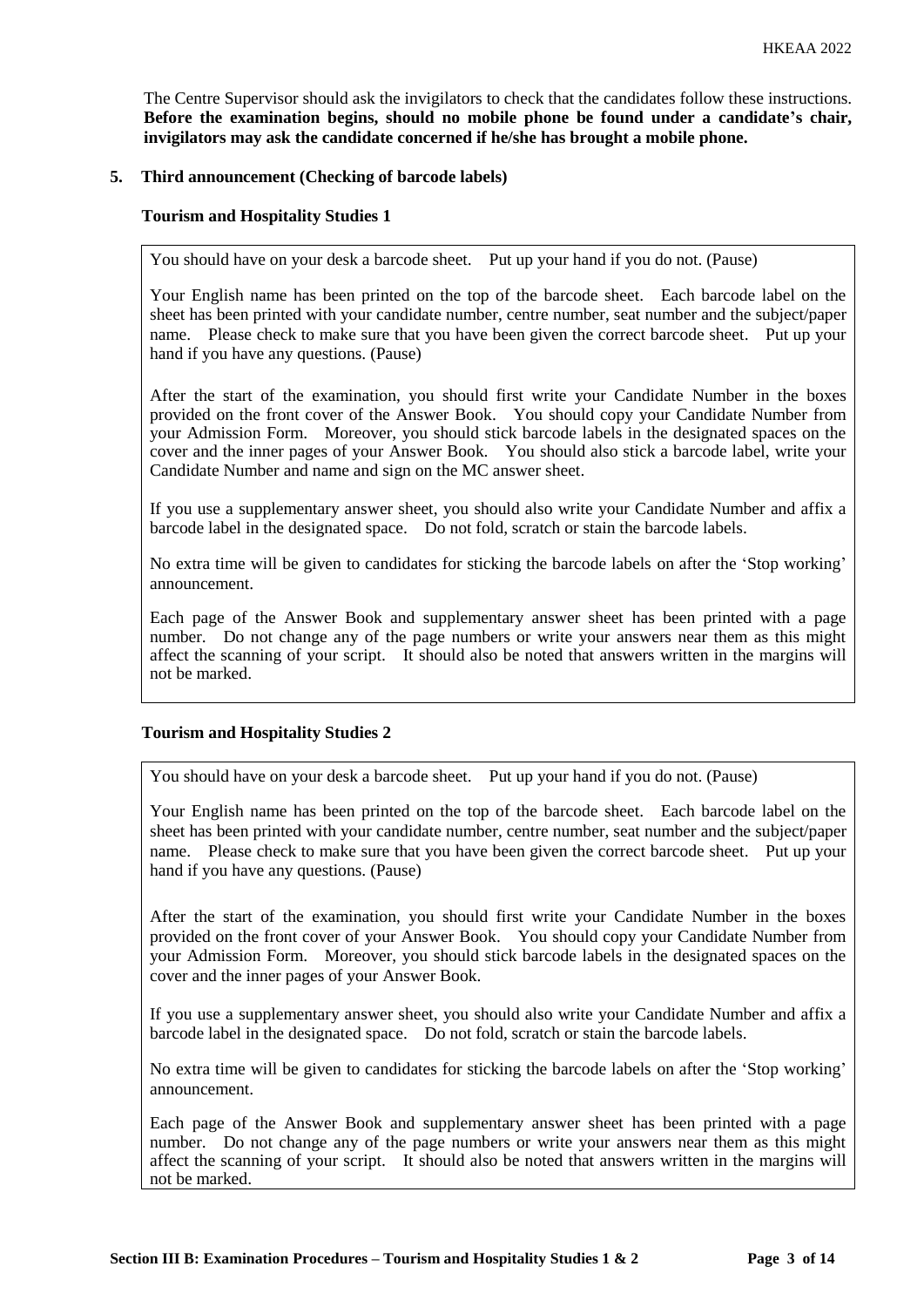# **6. Fourth announcement (Checking of MC answer sheets / Answer Books)**

#### **Tourism and Hospitality Studies 1**

You should have on your desk an MC answer sheet and an Answer Book. Put up your hand if you do not. (Pause)

You should enter the question number on the front cover of the Answer Book and mark the corresponding question number box on each page of the Answer Book and supplementary answer sheets on which you have written any answers. Start each question on a new page.

No extra time will be given to candidates for filling in the question number boxes after the 'Stop working' announcement.

Now, read the Instructions on the MC answer sheet and the cover of the Answer Book. (Pause)

### **Tourism and Hospitality Studies 2**

You should have on your desk an Answer Book. Put up your hand if you do not. (Pause)

You should enter the question number on the front cover of the Answer Book and mark the corresponding question number box on each page of the Answer Book and supplementary answer sheets on which you have written any answers. Start each question on a new page.

No extra time will be given to candidates for filling in the question number boxes after the 'Stop working' announcement.

Now, read the Instructions on the cover of the Answer Book. (Pause)

### **7. Fifth announcement (Distribution of Question Papers)**

The Centre Supervisor should check carefully whether the Question Papers are **for the correct session**. The Centre Supervisor should then unseal and **open the packets of Question Papers in front of the invigilators and candidates**. After ensuring that there are sufficient copies for distribution, announce:

#### **Tourism and Hospitality Studies 1 & 2**

The Question Paper will be distributed now. Make sure you have put away all unauthorised articles; otherwise you will be penalised. (Pause to allow sufficient time, say 10 seconds, for candidates to put away their unauthorised articles)

Do not turn over your Question Paper and do not start writing until you are told to do so.

The Centre Supervisor should then give the Question Papers to the invigilators and instruct them to distribute the papers to the candidates, with **the cover of the Question Papers facing up**.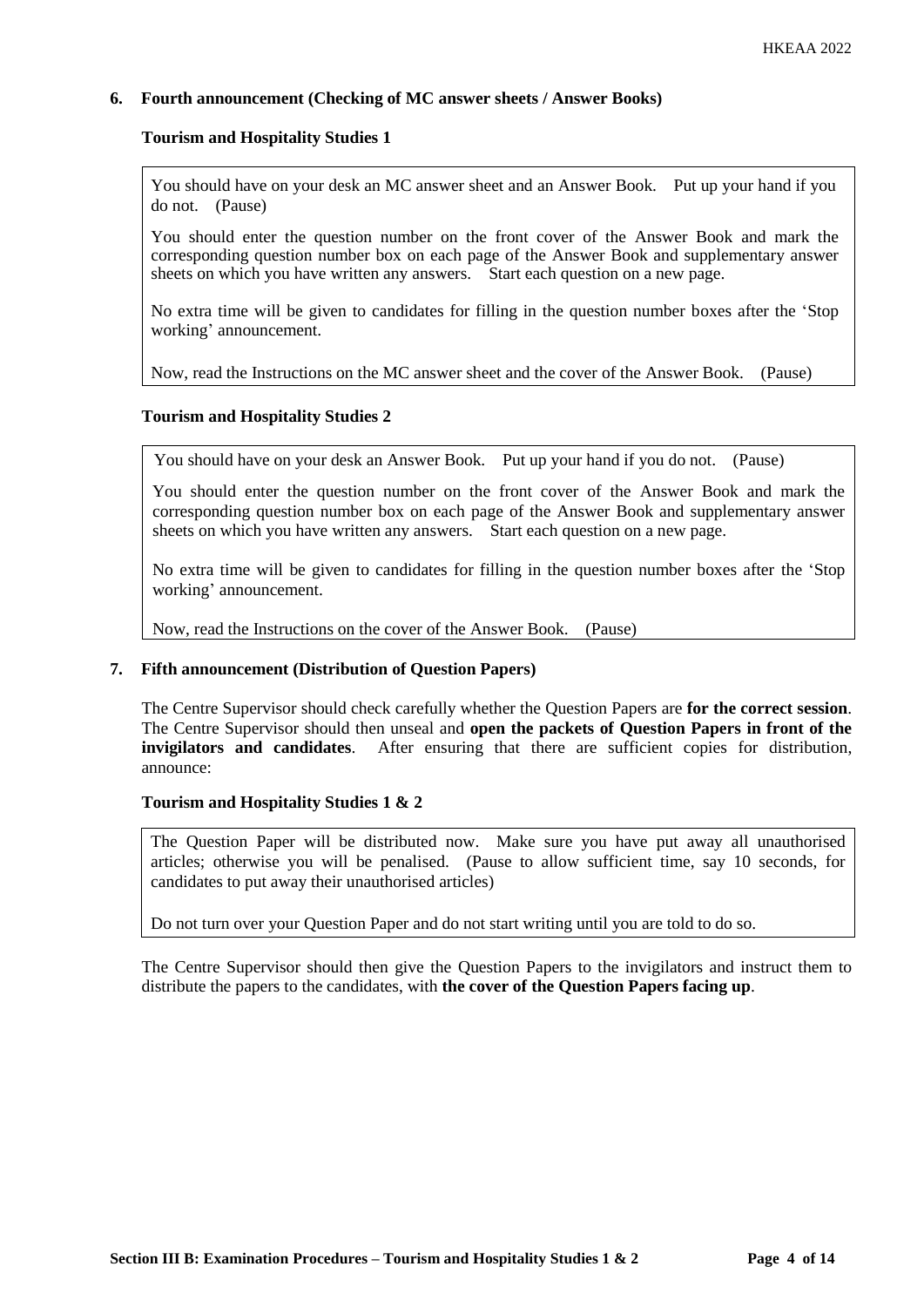# **8. Sixth announcement (Checking of Question Papers)**

# **Tourism and Hospitality Studies 1**

You should have on your desk a Question Paper, an MC answer sheet and an Answer Book. Put up your hand if you do not. (Pause)

Answers for Section A must be marked on the MC answer sheet and answers for Sections B should be put in the Answer Book. You are advised to use a pencil to mark the answers on the MC answer sheet and use a blue or black pen to write the answers on the Answer Book. Do not fold or puncture the MC answer sheet.

Now, read the Instructions on the cover of the Question Paper. Do not turn over the Question Paper until you are told to do so. (Pause for 15 seconds)

# **Tourism and Hospitality Studies 2**

You should have on your desk a Question Paper and an Answer Book. Put up your hand if you do not. (Pause)

Now, read the Instructions on the cover of the Question Paper. Do not turn over the Question Paper until you are told to do so. (Pause for 15 seconds)

# **9. Seventh announcement (Checking of Question Papers and start of the examination)**

9.1 Before the start of the examination, the Centre Supervisor should remind candidates to make sure that they do not have any electronic devices (including mobile phones) switched on or on the body. Then ask the candidates to open the Question Papers to **check the number of pages/questions**. After the start of the examination, candidates should first write their candidate number in the boxes provided on the MC answer sheet and the front cover of their Answer Book (candidates should also write their name and sign on the MC answer sheet), and affix barcode labels in the designated spaces on the MC answer sheet, the front cover and the inner pages of the Answer book according to the instructions on the cover. No extra time will be given to candidates for sticking the barcode labels after the 'Stop working' announcement.

# **Tourism and Hospitality Studies 1**

Before the examination begins, make sure that you have switched off your mobile phone, including the alarm function, and that you do not have any electronic devices on the body. (Pause to allow sufficient time, say 30 seconds, for candidates to do the final check)

Check your Question Paper to make sure that there are no missing questions. Words like '**End of Paper**' or '**End of Section**' should appear after the last question. (Pause)

**Close the Question Paper after checking.**

**After the announcement of the start of the examination**, you should first write your Candidate Number in the boxes provided on the front cover of the Answer Book. You should copy your Candidate Number from your Admission Form. You should stick barcode labels in the designated spaces on the cover and the inner pages of your Answer Book according to the Instructions on the cover. You should also stick a barcode label, write your Candidate Number and name and sign on the MC answer sheet.

**No extra time will be given** to candidates for sticking barcode labels after the 'Stop working' announcement.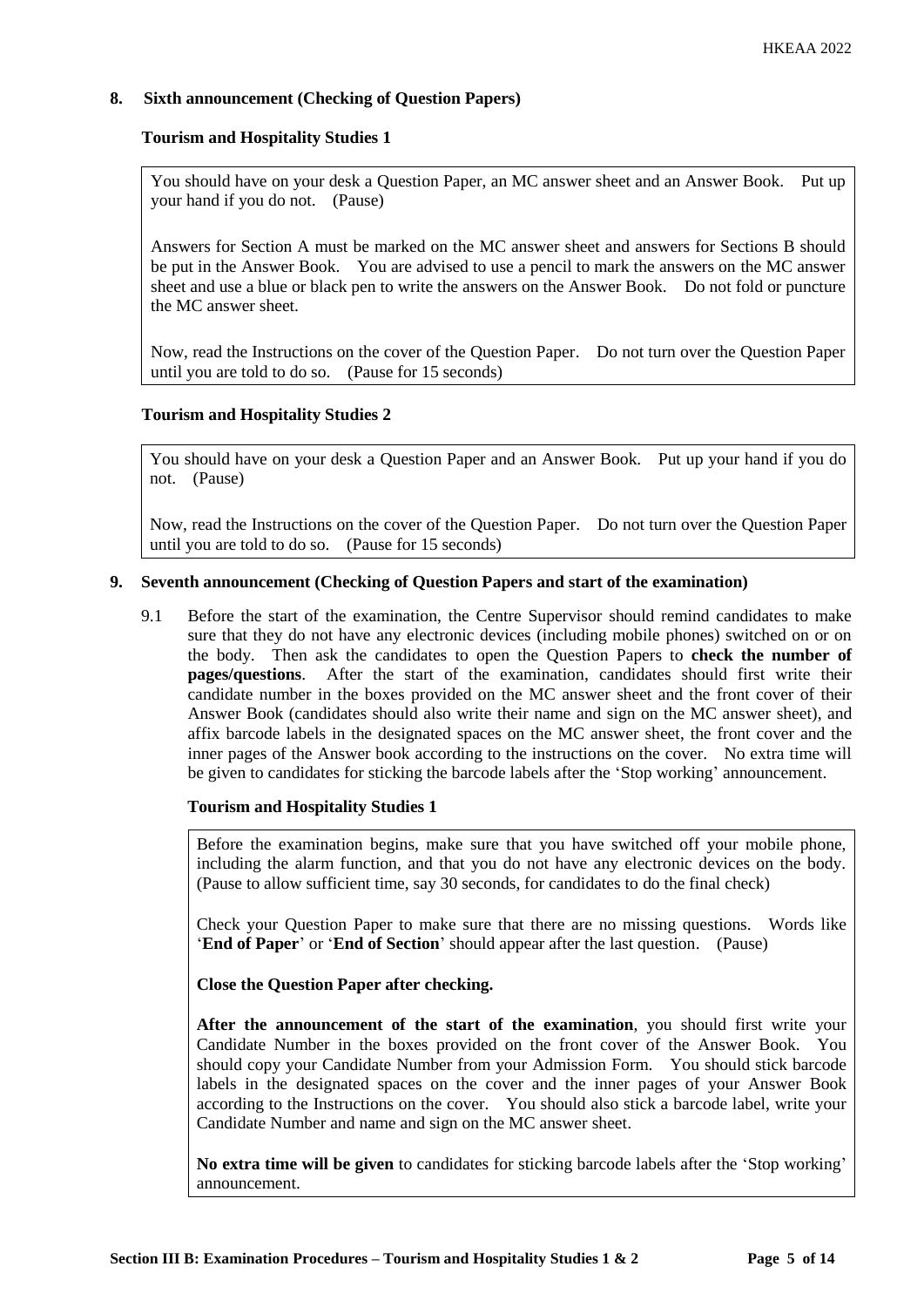# **Tourism and Hospitality Studies 2**

Before the examination begins, make sure that you have switched off your mobile phone, including the alarm function, and that you do not have any electronic devices on the body. (Pause to allow sufficient time, say 30 seconds, for candidates to do the final check)

Check your Question Paper to make sure that there are no missing questions. Words like '**End of Paper**' or '**End of Section**' should appear after the last question. (Pause)

**Close the Question Paper after checking.**

**After the announcement of the start of the examination**, you should first write your Candidate Number in the boxes provided on the front cover of the Answer Book. You should copy your Candidate Number from your Admission Form. You should stick barcode labels in the designated spaces on the cover and the inner pages of your Answer Book according to the Instructions on the cover.

**No extra time will be given** to candidates for sticking barcode labels after the 'Stop working' announcement.

- 9.2 The Centre Supervisor should **check if there is any Special Notice** which contains last-minute messages to candidates. The Special Notice, if any, is in a **bright yellow envelope** (see **Specimen 9**). If there is a Special Notice for the session, make an announcement according to the instructions in the Special Notice and write down the contents of the Special Notice on the blackboard for the candidates' reference, particularly the latecomers.
- 9.3 If there are no questions from the candidates, the Centre Supervisor should give the signal to begin by announcing:

**Tourism and Hospitality Studies 1 and 2** (leaving early is allowed during the period after the first 30 minutes and before the last 15 minutes)

If you wish to leave early, you should put up your hand to seek an invigilator's permission. Early leavers are not allowed to take away the question papers.

According to the hall clock (my watch), the time is  $\_\_\_\_\_\$ . The finishing time is  $\_\_\_\_\$ You may now start.

- 9.4 After the 'You may now start' announcement, the Centre Supervisor should write the actual starting time and the correct finishing time on the blackboard for the information of candidates and invigilators.
- 9.5 The Centre Supervisor should avoid the practice of writing up the starting and finishing times in advance, and should do this **only** when the precise times are known. If the hall has a clock visible to the candidates and is functioning properly (see **Notes** below), the Centre Supervisor should time the examination according to this clock. The Centre Supervisor may also refer to the digital timer available on the computer desktop of PECSS. Apart from providing a countdown of the examination time, the timer also provides reminders of the last 15 minutes, last 5 minutes and end of the examination session. The Centre Supervisor must ensure that candidates are given the full amount of time as specified on the Question Paper. **No extra time** should be given to the candidates for reading the questions or for any other reason without specific instructions from the HKEAA.

#### **Notes:**

(1) The Centre Supervisor should check whether the hall clock is functioning properly before the start of the examination. If not, candidates should be reminded not to refer to the clock during the examination.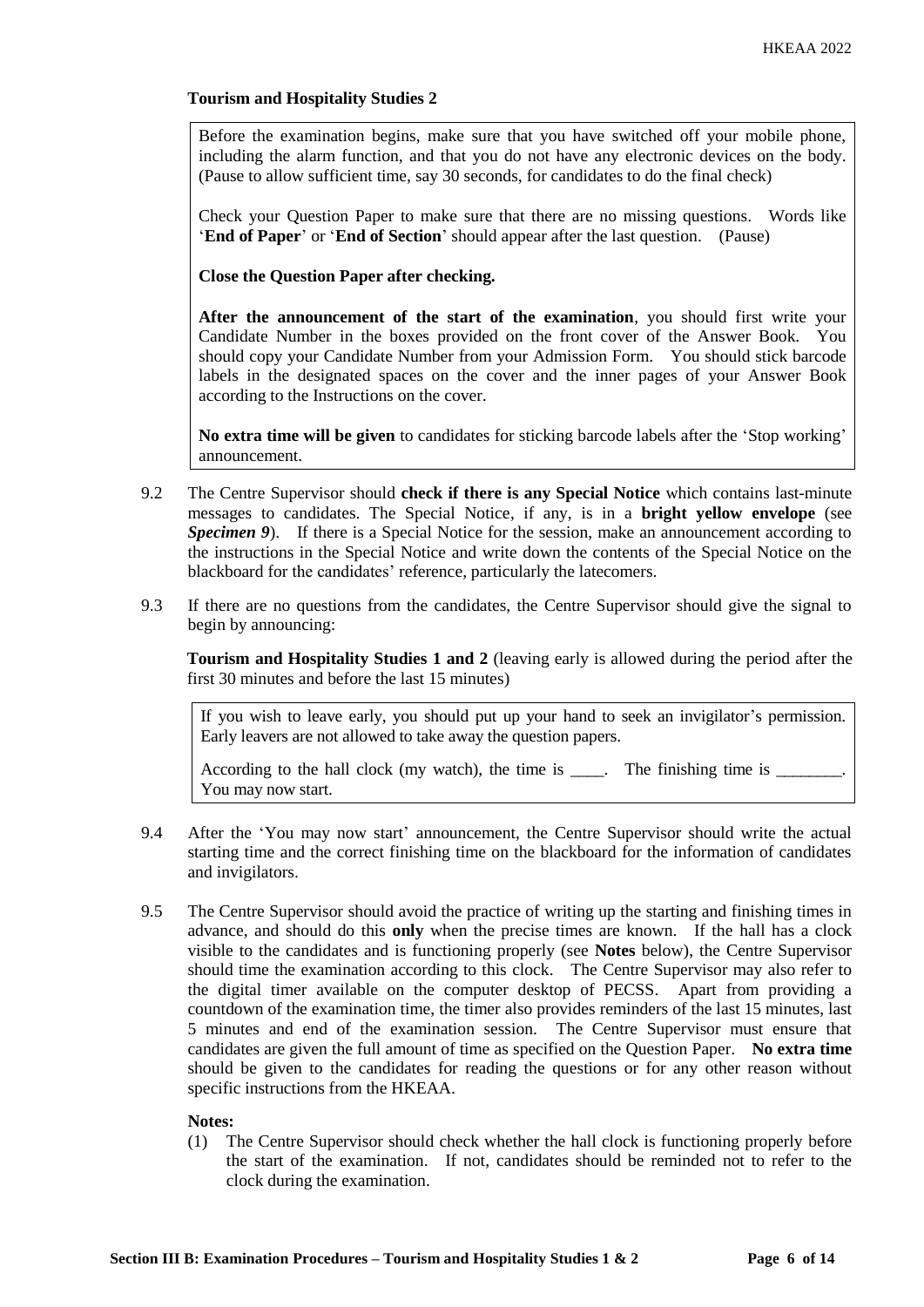- (2) If there are two clocks in the hall (say one in the front of the hall and one at the back), the Centre Supervisor should use the one facing the candidates and inform the candidates of the clock he/she is using for timing the examination in order to avoid misunderstanding.
- 9.6 The Centre Supervisor should ensure that all examinations start punctually as scheduled in the timetable. If under special circumstances an examination has to be delayed (due to bad weather or insufficient Question Papers being made available), the Centre Supervisor should ensure that the candidates are given the full amount of time as specified on the Question Paper. **Under no circumstances should an examination start before the scheduled time.**
- 9.7 Write the actual starting time and finishing time at the end of the session in the spaces provided on the Sessional Report (for elective subjects) (See *Specimen 20C*).

#### **B. Procedures after the Start of the Examination**

#### **10. Checking the Admission Forms and Identification Documents**

Please refer to *Section III A paragraph 3* for details.

#### **11. Taking of Candidates' Attendance**

Please refer to *Section III A paragraph 4* for details.

#### **12. Collecting Question Papers and answer books from vacant seats**

12.1 **30 minutes** after the start of the examination, ask the invigilators to collect the Question Paper/Answer Book/MC answer sheet/barcode sheet from each vacant seat and return them to the Centre Supervisor. The Centre Supervisor is advised to put the blank Answer Books/MC answer sheets inside a designated box/plastic bag to avoid mixing them up with the candidates' scripts to be collected at the end of the examination.

The Centre Supervisor should ask the invigilators to select 'Recording Absentees' from the Main Menu of their barcode scanner, scan the barcode sheets of the absentees, and upload the absentees' records to the ASTS programme before the absentees' barcode sheets are put inside the barcode sheet envelope (see *Specimen 30B*).

- 12.2 The school can retain the surplus Question Papers (including Multiple-Choice Question Papers).
- 12.3 In the case of a candidate **requesting to have another Answer Book**, the request should not normally be accepted. Supplementary answer sheets should be supplied.

#### **13. Early leavers**

- 13.1 Early leave is not allowed for the Listening papers and Multiple-Choice papers (i.e. Music Paper 1/Mathematics Compulsory Part Paper 2/Economics Paper 1).
- 13.2 For other subjects/papers, candidates may leave the examination room after the first 30 minutes of the session to 15 minutes before the end of the session. Candidates wishing to leave during the permitted time must raise their hand to summon an invigilator. Before a candidate is given permission to leave, the invigilator should ensure that (1) the candidate number has been put down and barcode labels have been affixed in the designated spaces of the answer script even if no attempt has been made to answer any questions; and (2) the question number box on each page of the answer script has been marked. **Early leavers are not allowed to take away the Question Papers.**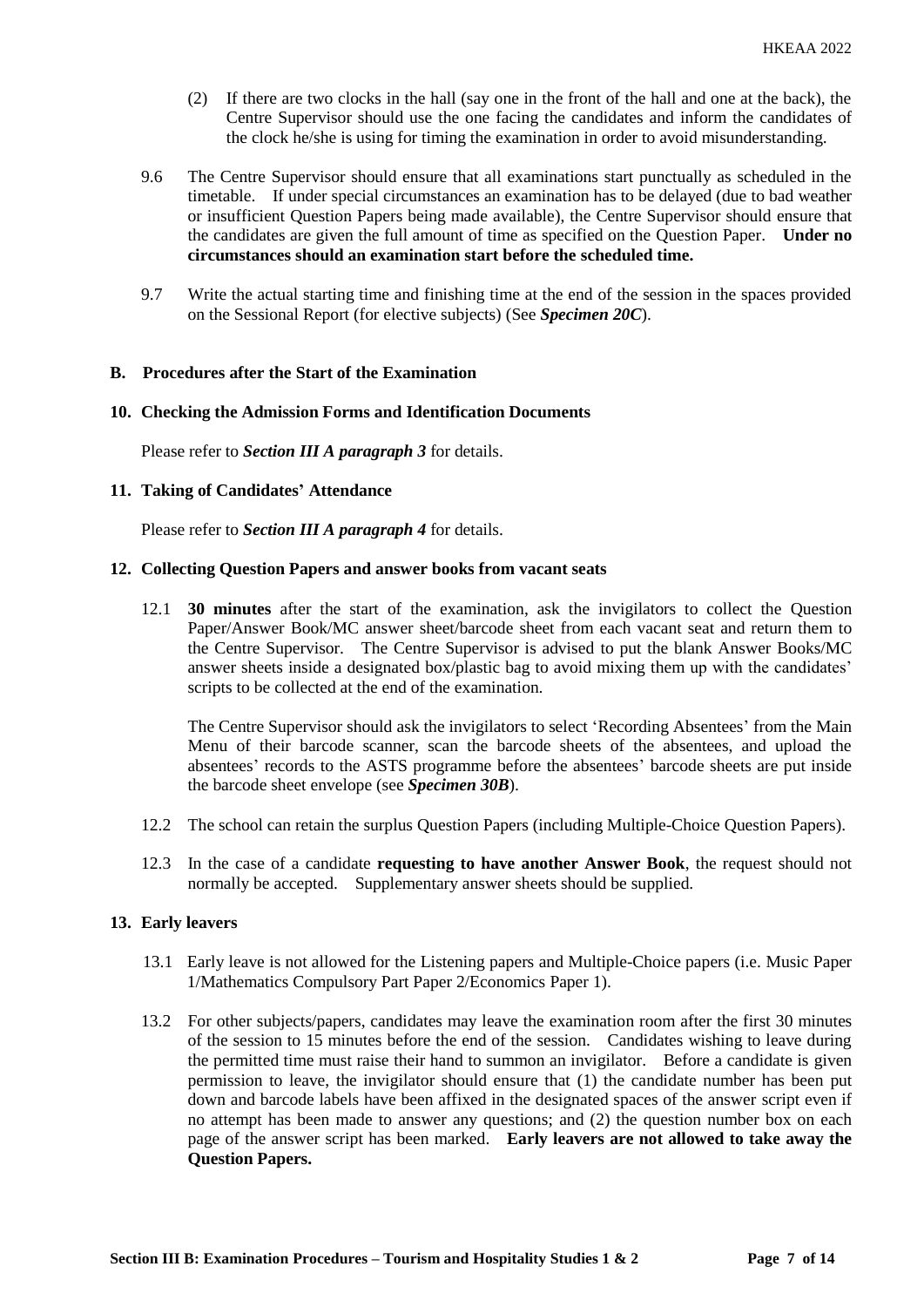- 13.3 The Centre Supervisor should report in detail (time of the incident, circumstances, etc.) any candidate who has left the examination room without permission or who has taken away the Question Paper on Report Form SR4g (see *Specimen 23A*).
- 13.4 If a candidate claims to be sick and wishes to leave outside the permitted time, he/she should state his/her reasons on Report Form SR4g for follow up by the HKEAA. He/she has to write his/her name and address in the space provided on the form. Please complete the attendance taking for the candidate and follow the script collection procedures as described in *paragraph 13.2* before letting the candidate leave.
- 13.5 The Question Papers and answer scripts of early leavers should be left on the candidates' desks. **The answer scripts should be collected at the end of the session together with those of other candidates** and placed in the appropriate script envelope while the Question Papers can be treated as ordinary surplus Question Papers which can be kept by the school.

### **14. Questions raised by candidates**

Please refer to *Section III A paragraph 5* for details.

### **15. Toilet arrangements**

Please refer to *Section III A paragraph 6* for details.

### **C. Report Forms**

# **16. If the Centre Supervisor wishes to make a report about the conduct of the examination, he/she can use the following report forms:**

- Form SR1 Candidates without Admission Form/Identification Document
- Form SR3 Candidates Attended the Wrong Examination Centre/Subject/Paper/Module/ Language Version not on Admission Form
- Form SR4g Examination Irregularities (cheating/insufficient papers/candidates' disobeying the 'Stop working' instructions, etc.)
- Form  $SR4b$  Examination Irregularities (Barcodes)
- Form SR4c ― Examination Irregularities (Calculators)
- Form SR4p Examination Irregularities (Mobile Phones/Electronic Devices/Sounding Devices)
- Form  $SR4t$  Candidates Going to the Toilet<br>• Form  $SR4i$  Examination Irregularities (Inv.
- Examination Irregularities (Invigilators)
- Sessional Report (for elective subjects)

# **D. End of Examination**

#### **17. Eighth announcement (Reminding candidates of the time left)**

17.1 15 minutes before the end of the session, the Centre Supervisor should announce:

#### **Tourism and Hospitality Studies 1**

You have 15 minutes left. You are not allowed to leave the examination room until you are told to do so.

Make sure you have written your Candidate Number and name, stuck a barcode label and signed on the MC answer sheet. Also, make sure you have marked the appropriate question number in the question number box on each page and on the cover of the Answer Book; otherwise the markers may not know which questions you have answered. Besides, make sure you have written your Candidate Number and stuck barcode labels in the designated spaces.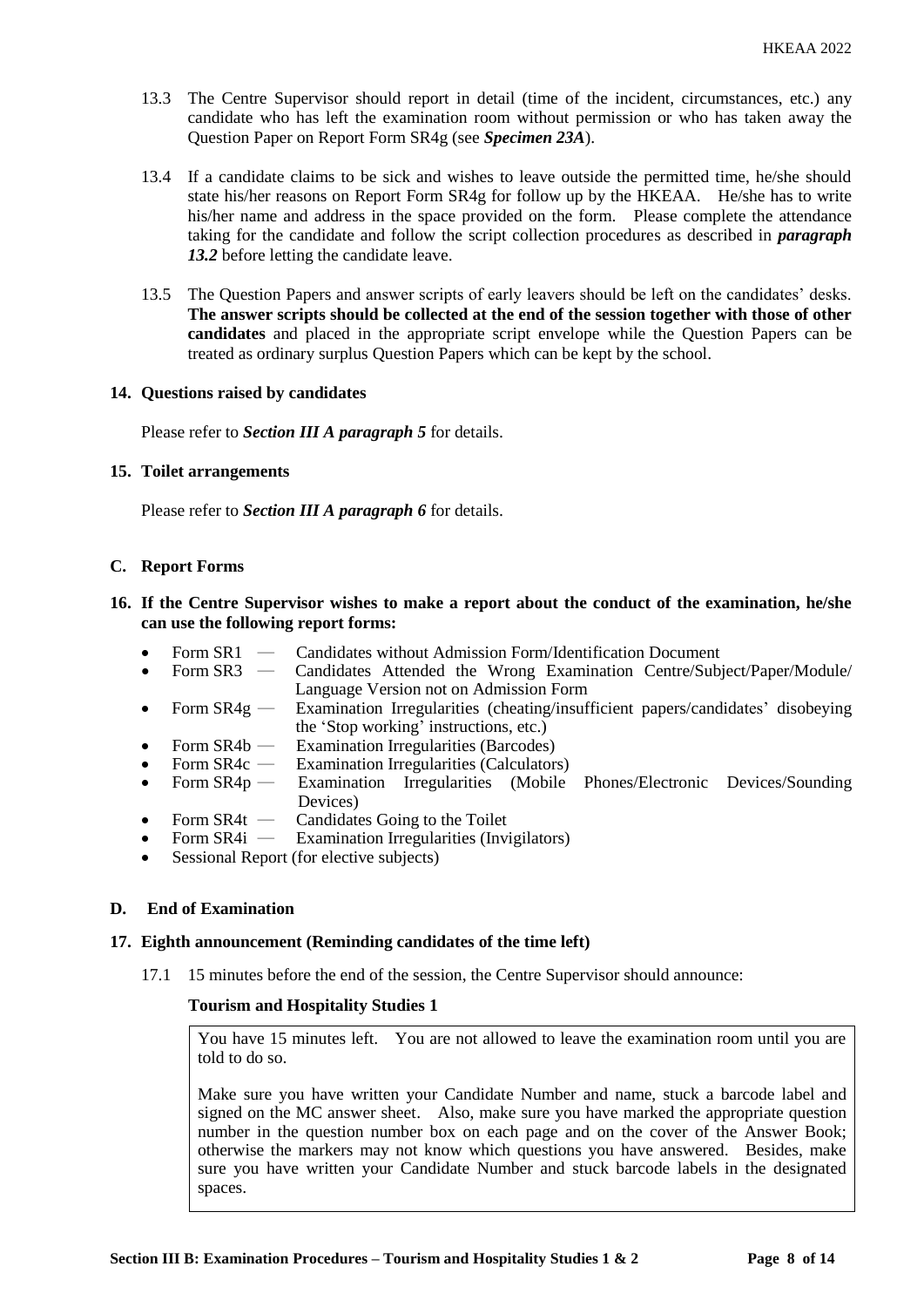No extra time will be given to candidates for sticking the barcode labels or filling in the question number boxes after the 'Stop working' announcement.

#### **Tourism and Hospitality Studies 2**

You have 15 minutes left. You are not allowed to leave the examination room until you are told to do so.

Make sure you have marked the appropriate question number in the question number box on each page and on the cover of the Answer Book; otherwise the markers may not know which questions you have answered. Besides, make sure you have written your Candidate Number and stuck barcode labels in the designated spaces.

No extra time will be given to candidates for sticking the barcode labels or filling in the question number boxes after the 'Stop working' announcement.

#### 17.2 5 minutes before the end of the session, the Centre Supervisor should announce:

#### **Tourism and Hospitality Studies 1**

You have 5 minutes left. Make sure you have written your Candidate Number and stuck barcode labels in the designated spaces on the MC answer sheet, Answer Book and all supplementary answer sheets.

### **Remember to enter the question number and mark the question number box on all appropriate pages.**

Cross out all unwanted materials. You will *NOT* be allowed to work on your Answer Book, MC answer sheet and supplementary answer sheets including affixing barcode labels, using an eraser, filling in question numbers or holding any stationery after the 'Stop working' announcement.

#### **Tourism and Hospitality Studies 2**

You have 5 minutes left. Make sure you have written your Candidate Number and stuck barcode labels in the designated spaces on the Answer Book and all supplementary answer sheets.

**Remember to enter the question number and mark the question number box on all appropriate pages.** 

Cross out all unwanted materials. You will *NOT* be allowed to work on your Answer Book and supplementary answer sheets including affixing barcode labels, using an eraser, filling in question numbers or holding any stationery after the 'Stop working' announcement.

#### **18. Ninth announcement ('Stop working' instruction)**

18.1 When time is up, announce:

#### **Tourism and Hospitality Studies 1**

The time now is \_\_\_\_\_. Time is up. Stop working. Put down all your stationery. **(Pause for 10 seconds to ensure that all candidates are complying with the instructions^)**

Do not pack your personal belongings until you are told to do so. Close your Question Paper and Answer Book. You must not work on your answers or affix barcode labels now, otherwise you will receive a mark penalty. (Pause)

The MC answer sheet and Answer Book will be collected separately. If you have supplementary answer sheets, tie them in your Answer Book with the piece of string provided. Put your Answer Book and MC answer sheet next to the unused barcode labels. They will also be collected separately.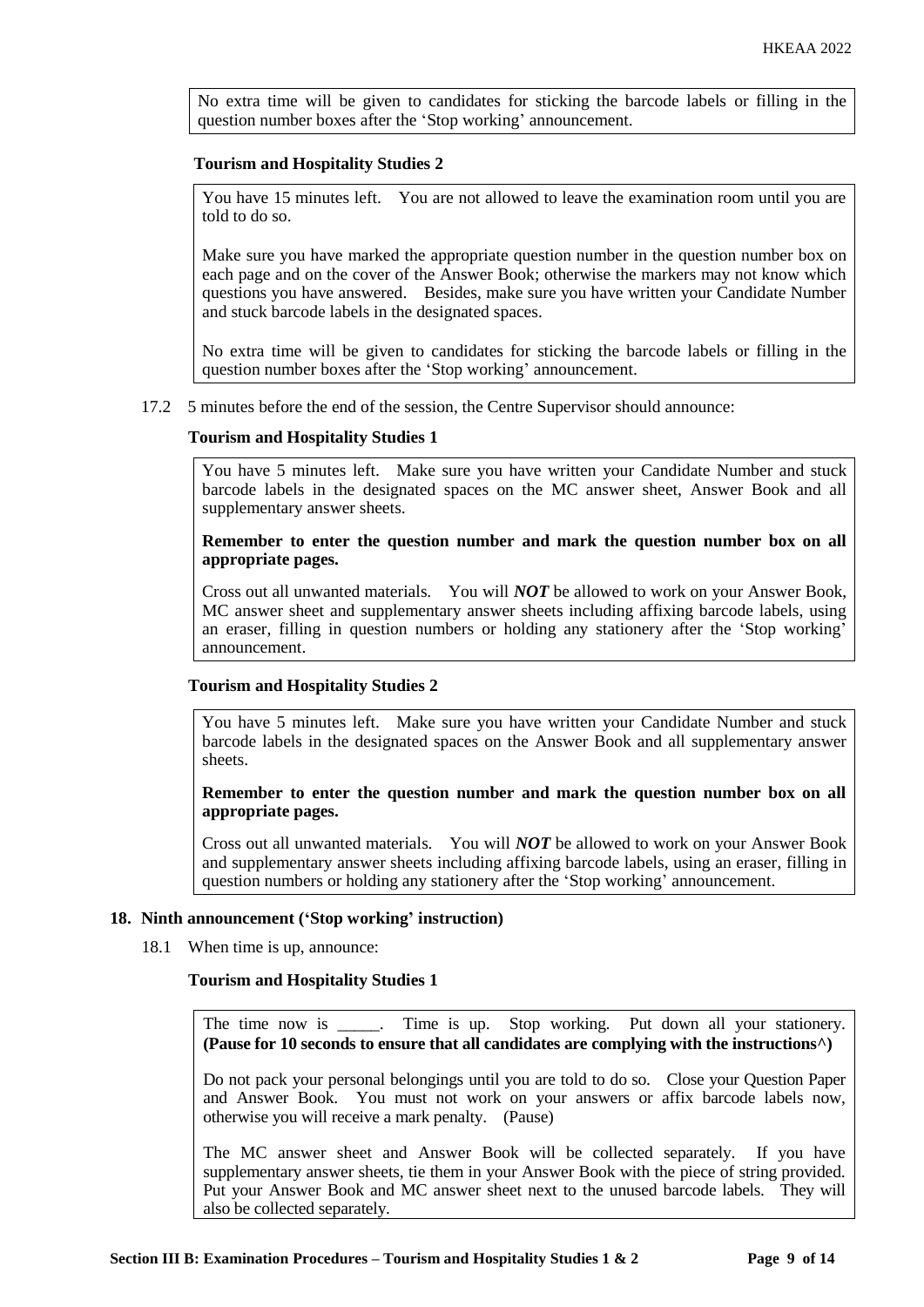Make sure that your Admission Form and identification document do not get included in your answer script.

#### **Tourism and Hospitality Studies 2**

The time now is \_\_\_\_\_. Time is up. Stop working. Put down all your stationery. **(Pause for 10 seconds to ensure that all candidates are complying with the instructions^)**

Do not pack your personal belongings until you are told to do so. Close your Question Paper and Answer Book. You must not work on your answers or affix barcode labels now, otherwise you will receive a mark penalty. (Pause)

If you have supplementary answer sheets, tie them in your Answer Book with the piece of string provided. Put your Answer Book next to the unused barcode labels. They will be collected separately.

Make sure that your Admission Form and identification document do not get included in your answer script.

- **^** During the 10-second pause after *'Put down all your stationery'* is announced, the Centre Supervisor should stay on the stage to ensure that the candidates follow the instructions and invigilators should check if any candidates are still working on their answer scripts (including writing, erasing/crossing out answers, holding any stationery, affixing barcode labels or filling in question numbers).
- 18.2 For handling cases of candidates disobeying the 'Stop working' instruction, please refer to *Section IV paragraph 19*.

# **19. Tenth announcement (Collection of answer scripts)**

- **NOTE**: **With the exception of Combined Science (Biology) Section A, Combined Science (Chemistry) Section A and Combined Science (Physics) Section A**, the Question Papers of other subjects (including multiple-choice question papers) need **NOT** be collected.
- 19.1 The Centre Supervisor should announce:

#### **Tourism and Hospitality Studies 1**

Your Answer Book and MC answer sheet will be collected now. Stay in your seat quietly until you are told to leave.

While collecting the answer scripts, if you are found not having stuck a barcode label on the cover of the Answer Book or the MC answer sheet, to facilitate scanning, the invigilator will let you stick the label on the cover or the MC answer sheet under supervision. You are required to complete a report form before leaving the examination room.

# **Tourism and Hospitality Studies 2**

Your Answer Book will be collected now. Stay in your seat quietly until you are told to leave.

While collecting the answer scripts, if you are found not having stuck a barcode label on the cover of the Answer Book, to facilitate scanning, the invigilator will let you stick the label on the cover under supervision. You are required to complete a report form before leaving the examination room.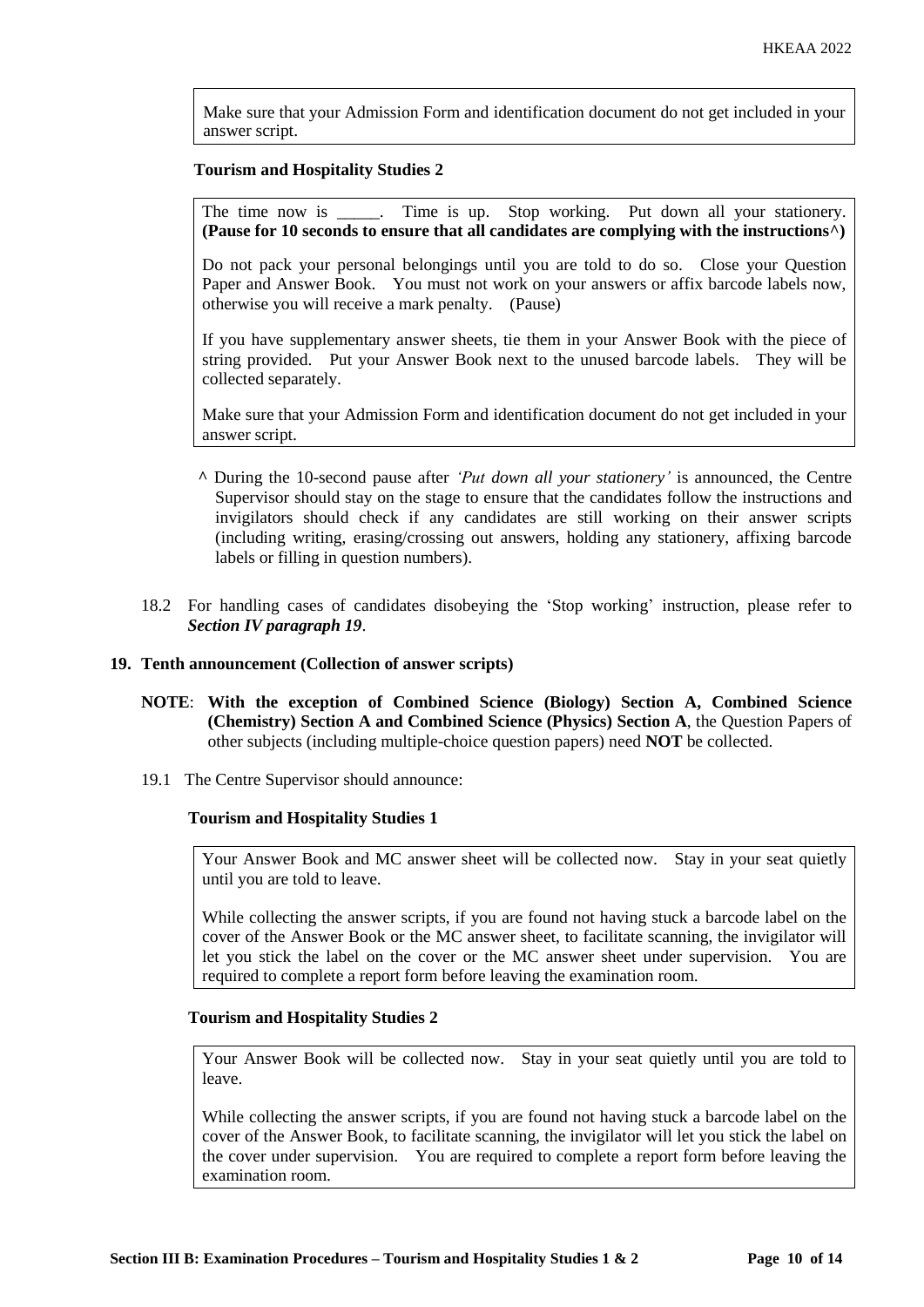- 19.2 The Centre Supervisor should assign the invigilators to collect separately the answer scripts, rough-work sheets and barcode sheets (with/without remaining barcode labels), etc.
- 19.3 While collecting the Answer Books/MC answer sheets, if an invigilator discovers that **a candidate has not put down his/her candidate number on the cover of his/her Answer Book/MC answer sheet, the candidate can be allowed to write his/her candidate number on the cover/MC answer sheet only under the supervision of the invigilator. However, the candidate should not be allowed to fill in the question number boxes.**
- 19.4 While collecting the Answer Books/MC answer sheets, if an invigilator discovers that **a candidate has not stuck any barcode labels on the cover of an Answer Book/MC answer sheet, to facilitate scanning, the candidate should be asked to stick the barcode label on that cover/MC answer sheet under the supervision of the invigilator. A report must be made on Report Form SR4b. The candidate should be asked to sign the report form.**

#### **20. Checking of answer scripts collected**

- 20.1 The Answer Books/answer sheets should be collected in candidate number order, with the smallest candidate number on top.
- 20.2 Ask the invigilators to scan the barcode labels on the scripts, including those using spare barcode labels. After scanning all answer scripts, invigilators should place the barcode scanners on the cradle for data transmission.
- 20.3 **The Centre Supervisor should check the 'Summary Report' and the 'Discrepancy Report' in the ASTS programme to ensure that the number of candidates present tallies with the number of collected scripts.** If there is a discrepancy between the attendance records and the scripts' records, the relevant information will be shown in the 'Discrepancy Report' in the ASTS programme. The Centre Supervisor should investigate the irregularities immediately. Please refer to the 'ASTS User Guide' where necessary.
- 20.4 If, at the time of scanning the barcode labels on the scripts, an invigilator discovers that a candidate has not stuck any barcode label on the cover of an Answer Book/MC answer sheet, the Answer Book/MC answer sheet need not be scanned. The matter must be reported to the Centre Supervisor immediately and recorded on Report Form SR4b. The case will be shown in the 'Discrepancy Report' of the ASTS programme.

The Centre Supervisor should, under the page of 'Answer Script', select the relevant candidate and click 'Edit' manually to update the script record. The candidate's script record should be updated as follows:

- (i) from '0/1' to ' $\checkmark$ ' (for examinations using 1 answer book)
- (ii) from '1/2' to ' $\checkmark$ ' (for examinations using 2 answer books and 1 answer book has been scanned while the other cannot be scanned)
- (iii) from '0/2' to ' $\checkmark$ ' (for examinations using 2 answer books and both answer books cannot be scanned).

The completed Report Form SR4b and the Answer Book/MC answer sheet should be placed in the **Envelope for Special Reports & Related Scripts/Answer Sheets**.

20.5 The Centre Supervisor should put down the total number of scripts collected in the appropriate spaces on the Sessional Report (for elective subjects).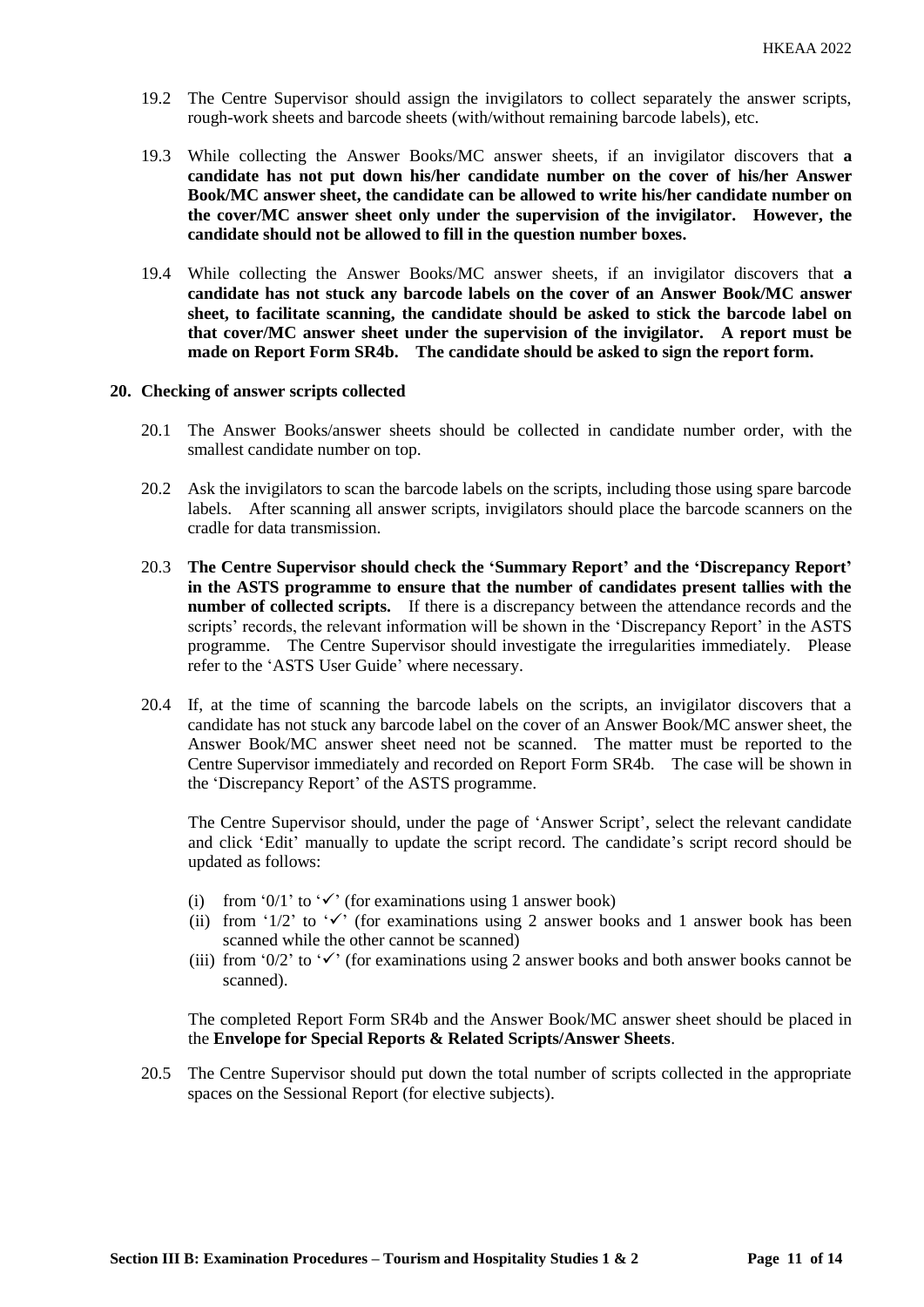# **21. Eleventh announcement (Dismissal of candidates)**

21.1 On completion of the collection and checking of all answer scripts, the Centre Supervisor should announce:

# **Tourism and Hospitality Studies 1**

The Paper 2 examination of this subject will be held at \_\_\_\_\_\_. Please come back 15 minutes before the start of the examination. You may now pack your personal belongings. Make sure you have your Admission Form, identification document and other personal belongings. (Pause) You can take away your question paper. You may now leave.

# **Tourism and Hospitality Studies 2**

You may now pack your personal belongings. Make sure you have your Admission Form, identification document and other personal belongings. (Pause) You can take away your question paper. You may now leave.

21.2 In the case of a candidate reporting any irregularity concerning the examination (e.g. requests a realignment of his/her MC answers or reports a mistake in the use of answer books), the Centre Supervisor should record the details of the irregularity (such as whether the case was reported before or after the dismissal of candidates) on Report Form SR4g so that follow-up action can be taken by the HKEAA (see *Section IV paragraph 20* on candidates using wrong answer books).

# **22. Completing the Sessional Report (for elective subjects)**

The Sessional Report (for elective subjects) should be completed by the Centre Supervisor and two invigilators (including one invigilator not provided by the centre school). This report need not be returned daily. It should be returned to the Scripts Collection Centre after the very last HKDSE examination session in the centre.

# **23. Packing of scripts and examination materials**

- 23.1 The Centre Supervisor should refer to the Script Envelope Summary (see *Specimen 26B*) for the number of pre-printed script envelopes provided to the centre. The answer scripts should be placed in the appropriate script envelopes (see *Specimen 26A*) in candidate number order according to the candidate number ranges printed on the script envelope labels. The number of scripts inside should be written on each of the envelopes. Each envelope should be sealed with a piece of Security Adhesive Tape. The Centre Supervisor and one invigilator should then sign on the flap of the envelope across the tape (see *Specimen 27*). The envelopes must be tied with a piece of string for carrying purposes.
- 23.2 The MC answer sheets (absentees excluded) should be placed in the original answer sheet folder (see *Specimen 28*) which should then be placed in the clear plastic bags provided. The plastic bags should be sealed with Security Adhesive Tape. Do not bend or tie the folders. Except for the last folder, answer sheets of candidates (absentees excluded) from each 100 seats should be placed in one folder, e.g.

# **Seat Number Range Folder**

| $001 - 100$ |               | I if there are absentees, the folder        |
|-------------|---------------|---------------------------------------------|
| $101 - 200$ |               | $2 \rightarrow$ will have fewer than 100 MC |
| 201-247     | $\mathcal{L}$ | answer sheets                               |

# 23.3 **Items to be placed in the normal script envelopes/MC answer sheet folders:**

#### **Scripts/answer sheets of**

(1) candidates who are present (including latecomers, early leavers and additional candidates);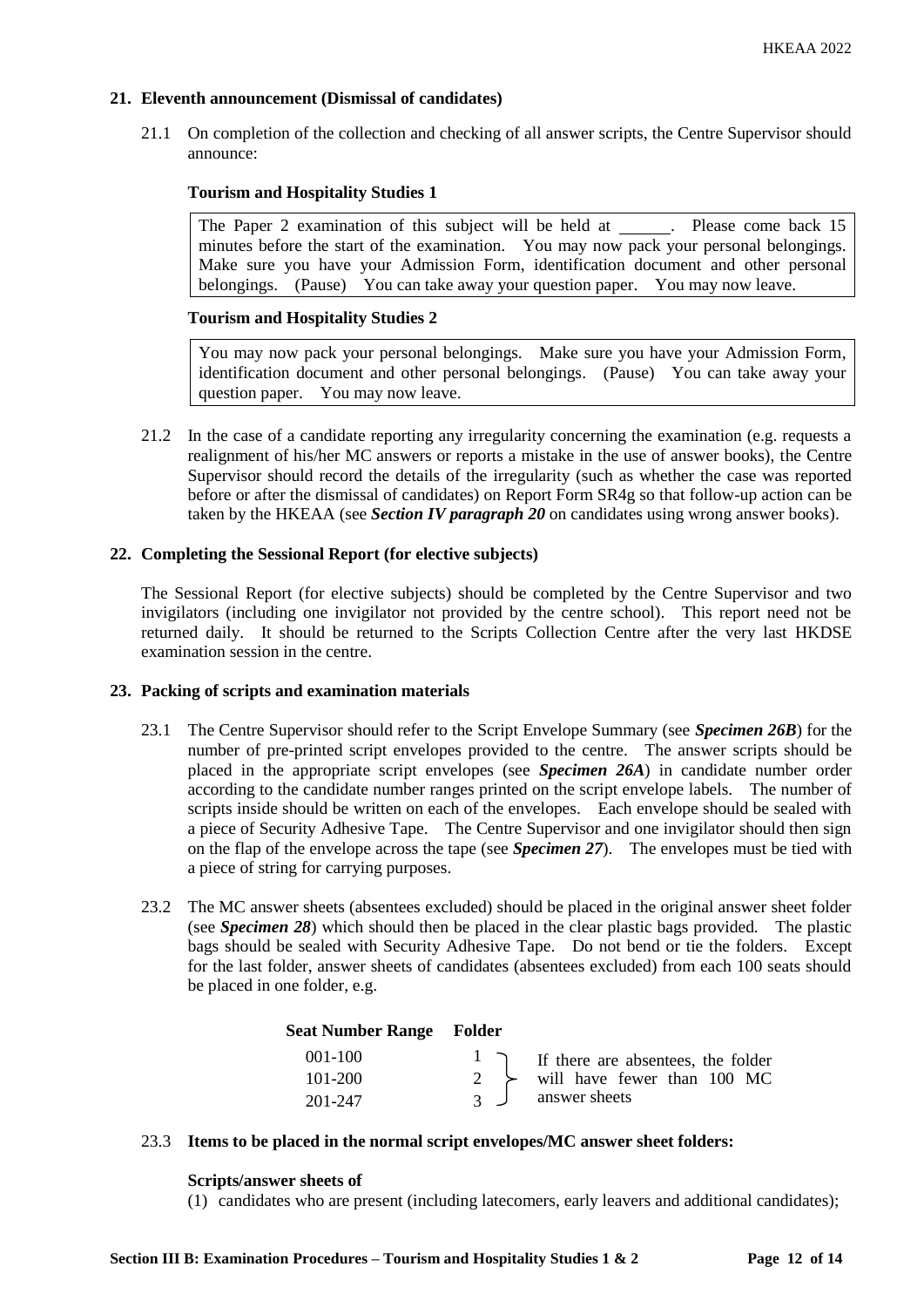- (2) candidates who cannot produce their Admission Forms but can produce their identification documents and the candidate numbers claimed can be verified;
- (3) candidates whose Admission Forms do not bear their photographs and who cannot produce their identification documents but their personalised barcode sheets can be found at the centre;
- (4) candidates who have disobeyed the 'Stop working' instruction;
- (5) candidates whose calculators do not have the 'H.K.E.A.A. APPROVED' or 'H.K.E.A. APPROVED' label but the calculators are on the Permitted List.

# 23.4 **Scripts/Reports to be placed in the Envelope for Special Reports and Related Scripts (where appropriate):**

- (1) scripts of candidates who are suspected of cheating and the cribs (if any);
- (2) scripts of candidates who have attended a wrong centre;
- (3) scripts of candidates who cannot produce their Admission Forms and/or valid identification documents and their personalised barcode sheets cannot be found at the centre;
- (4) scripts of candidates who have taken a subject/paper/module/language version not listed on the Admission Form;
- (5) scripts of any other candidates who use spare barcode sheets/who are not given any barcode sheets;

Candidates who use spare barcode sheets

- (6) scripts of candidates who cannot produce their Admission Forms and valid identification documents but their personalised barcode sheets can be found at the centre;
- (7) answer books with candidate number written but no barcode label stuck on the cover, or MC answer sheet with candidate number written but no barcode label stuck on;
- (8) Report Forms SR1, SR3, SR4g, SR4b, SR4c, SR4p, SR4t\* or SR4i (if any);
- (9) candidates' calculators which do not have the 'H.K.E.A.A. APPROVED' or 'H.K.E.A. APPROVED' label and which are **NOT** on the Permitted List.
- \* Report Forms SR4t need not be returned daily. They should be returned to the HKEAA on the last examination day of the centre.

# 23.5 **Items to be placed in a clear plastic bag:**

- (1) Calculators Form;
- (2) Declaration Forms on Health for candidates and examination personnel.
- 23.6 Rough-work sheets and barcode sheets (unused barcode sheets and those collected from candidates) should be placed separately in the rough-work sheet envelopes (see *Specimen 30A*) and barcode sheet envelopes (see *Specimen 30B*).

# **24. Return of answer scripts to the collection centre**

- 24.1 Answer scripts and related documents should be returned daily to the Scripts Collection Centre preferably **within one hour** after the last session of the examination day.
	- (1) Answer Books (in script envelopes);
	- (2) MC answer sheets (in the answer sheet folders and plastic bags provided);
	- (3) Rough-work sheets (in rough-work sheet envelopes) (if any);
	- (4) Barcode sheets (in barcode sheet envelopes);
	- (5) Calculators Form;
	- (6) Declaration Forms on Health for candidates and examination personnel (in plastic bags provided);
	- (7) Envelopes for Special Reports and Related Scripts/Answer Sheets with Report Forms SR1, SR3, SR4g, SR4b, SR4c, SR4p or SR4t\*, SR4i (if any).